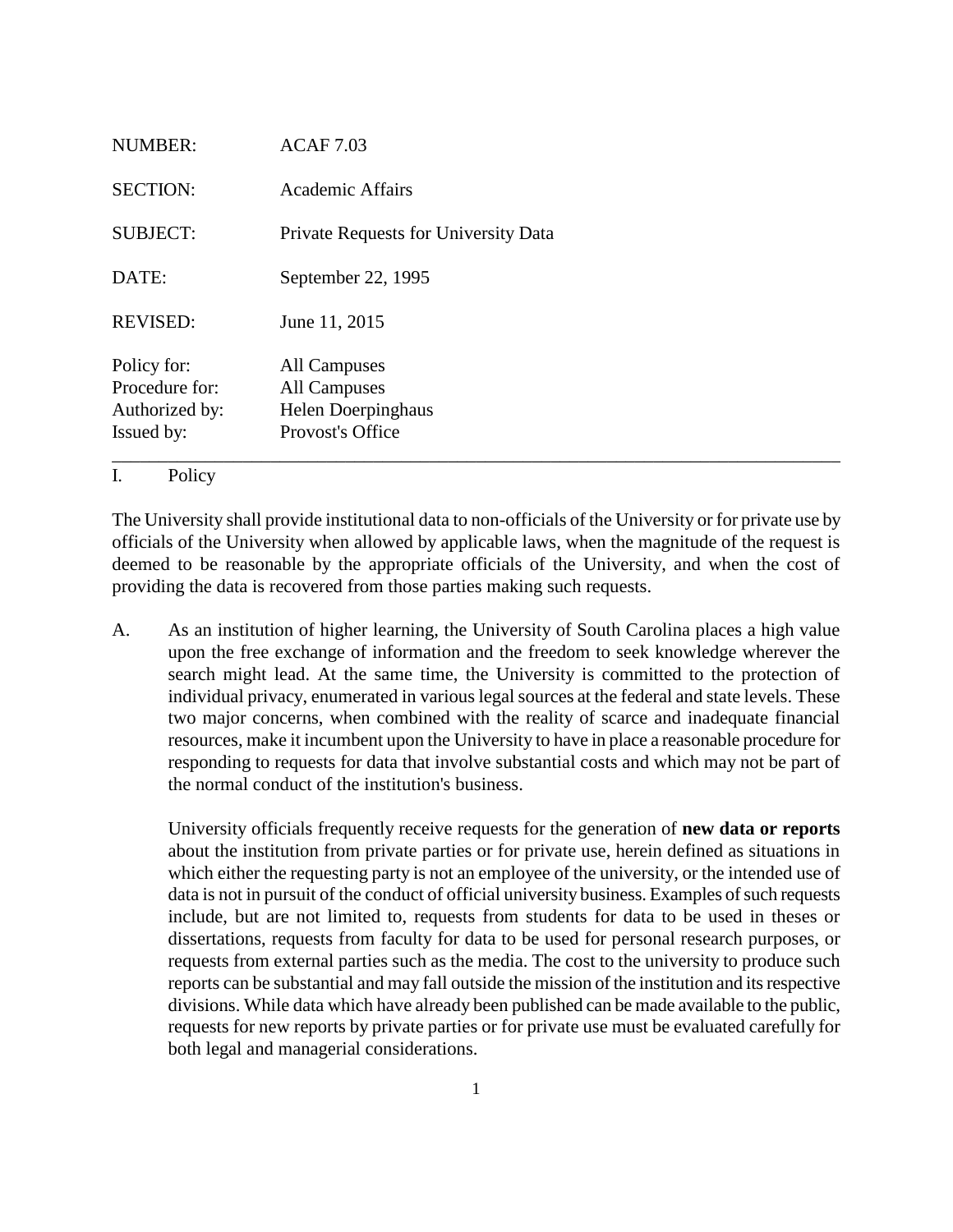- B. The policy presented here does not attempt to resolve legal issues which may be raised by such requests, but establishes a procedure whereby both the university and a private client seeking university data can determine both the legality of fulfilling the request and the estimated cost for its completion.
- II. Procedures
- A. Formulation of the Request

Persons seeking data or new reports as described and defined in Section I.A. above must submit a written request to the appropriate Data Custodian as outlined in University Policy UNIV 1.50 Data Access. The request should provide detailed descriptions of the data requested, the time period which the data should cover, the desired format in which the output is to be presented, and the intended use of the data.

- B. Responsibilities
	- 1. It shall be the responsibility of the appropriate Data Custodian to evaluate the request in terms of any potential violations of law, or to ask for such an evaluation by the University's General Counsel.
	- 2. If the Data Custodian approves release of the data for the purposes described in the request, such approval must be made in writing. If the data or report is to be prepared by personnel reporting to the Data Custodian, the approval should be accompanied by an estimate of costs and the amount of time needed for preparation of the data.
	- 3. If the Data Custodian approves release of the requested data but is unable to provide the services necessary to comply with the request, the requesting party may seek the assistance of University Technology Services on the Columbia Campus or from appropriate staff at another USC campus. Before undertaking to provide the requested services, the provider shall render an estimate of time required and costs to the requesting party, and may require information from the requesting party in addition to that provided to the Data Custodian. This should be done in writing. Approval for use of University data must be obtained from the appropriate Data Custodian for requests originating on any campus of the University. However, the determination of reasonable charges for the provision of services shall be made by the office or staff providing the service.
	- 4. Once the requesting party and the service provider have reached agreement on the terms under which the project will be carried out, a written summary shall be signed by both parties with a copy returned to the Data Custodian(s) whose approval has been obtained for use of the data. For requests made under provisions of the Freedom of Information Act, a copy of the summary agreement should be returned to the